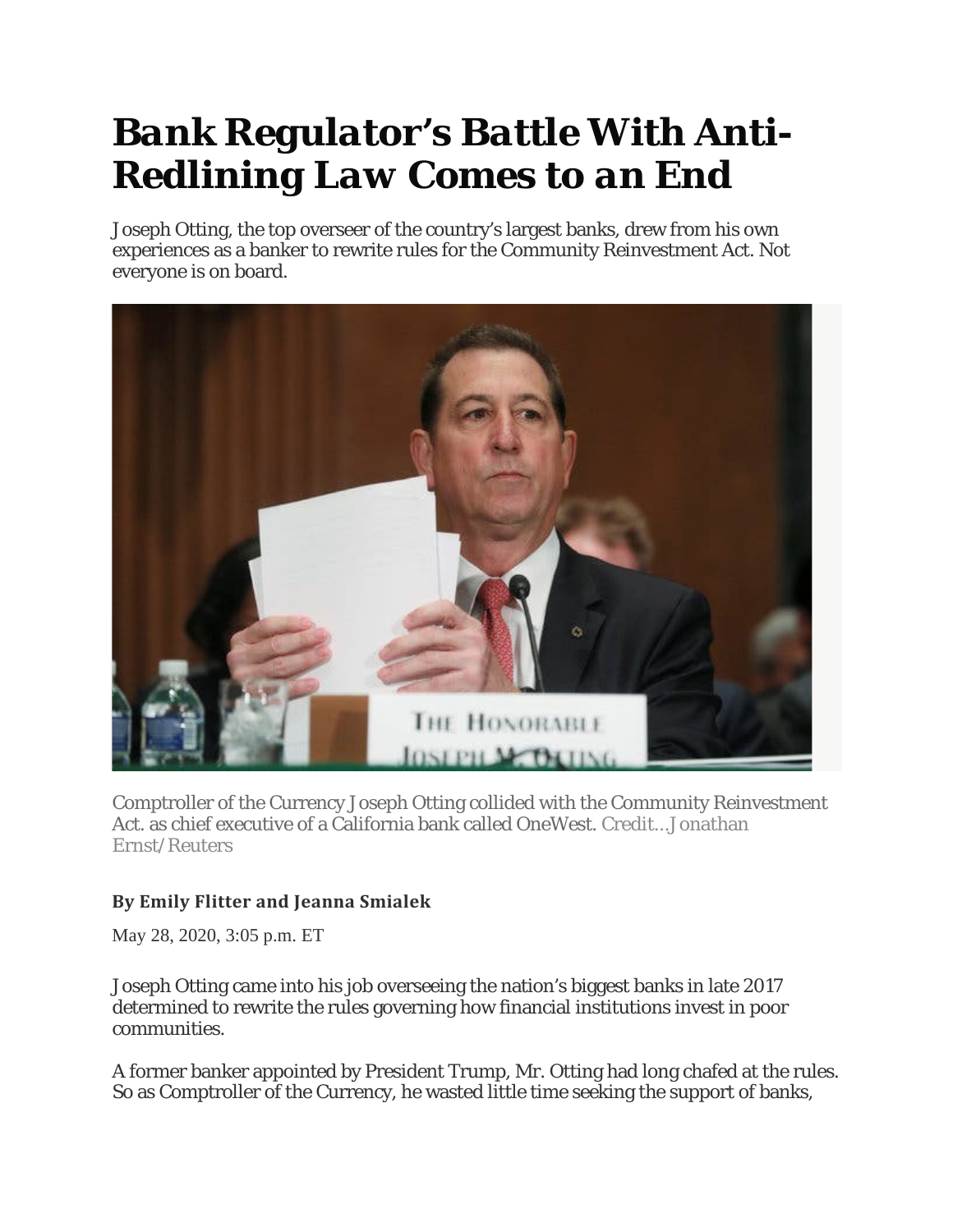which stood to benefit from the revision, as well as the industry's two other primary regulators, the Federal Reserve and the Federal Deposit Insurance Corp., and community groups. Everyone agreed that an overhaul was needed.

But last week, when Mr. Otting introduced a revised rule — his signature accomplishment as comptroller — he cut a lonely figure. Banking trade groups said it had been put together hastily without enough testing. The Fed and F.D.I.C. refused to sign on. And community groups fear that the revision would ultimately hurt the poor. Mr. Otting, who is stepping down on Friday, is leaving behind a fractured landscape around a vital piece of banking legislation: the Community Reinvestment Act of 1977, which requires banks to invest in poor communities and lend to low-income individuals in the areas where they do business.

Critics say that the revised rules have the potential to defang the C.R.A. by making it easier for banks to meet their obligations — for example, by letting them get credit for financing a few big projects in low-income neighborhoods that they would have done anyway, rather than offering banking services, which can be less lucrative but more important to the broader community.

It will also cause regulatory disarray, perhaps for years. Banks with different overseers must figure out if the new rules apply to them and spend millions of dollars to comply. Even then, the rules could change again if a Democrat is elected president in November.

"I told him: This is a legacy opportunity. If you do this right, no one will touch it for 15 or 20 years," said David Dworkin, the chief executive of the National Housing Conference, who worked as a senior policy adviser at the Treasury Department from 2012 until 2018. "There are many people who believe that he wanted to gut C.R.A.," Mr. Dworkin said. "I can't make that judgment, but I can say that what he has done will gut it."

Mr. Otting does not see it that way. "I believe the rule finalized by the O.C.C. will make a positive difference for all low- and moderate-income communities across the nation many of which were ignored under the previous rule," he said in a statement to The Times last week. "I fully support a stronger C.R.A.."

A spokesman for Mr. Otting's office said that even though the other regulators did not sign on, the banks that conduct 70 percent of the activities that are assessed under the reinvestment act are subject to the new rules. (Banks with assets below \$2.5 billion can choose not to submit to the regulations.)

The reinvestment act was established to prevent redlining — a practice in which banks refused to lend in certain neighborhoods based on race, ethnicity or income — and ensure that less affluent communities had fair access to financial services. Compliance is crucial for banks: Mergers and other regulatory approvals are contingent on it. Currently, banks are required to carry out a certain amount of economic activity either lending, philanthropy, or other banking business — in low-income areas that usually align with their physical locations. But the law has become somewhat outdated in the era of online banking, because banks can attract customers and do business in areas far afield of their branch networks.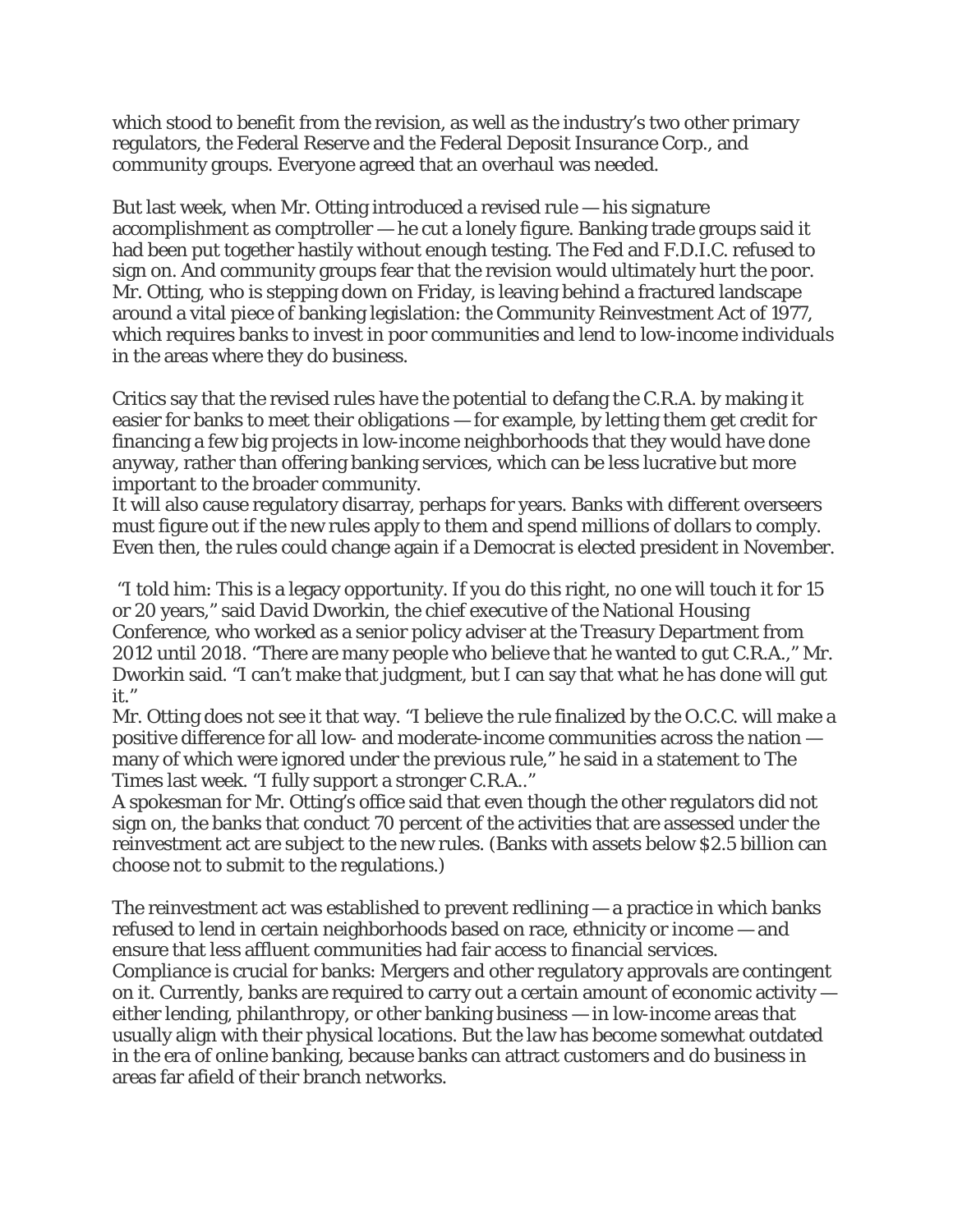Years before he was comptroller, Mr. Otting collided with the C.R.A. as chief executive of a California bank called OneWest — then owned by Treasury Secretary Steven Mnuchin. In 2014, OneWest and another bank, CIT, agreed to a \$3.4 billion merger. Community groups nearly scuttled the deal by arguing that both banks had dismal records of complying with the reinvestment act.

One such group, the Greenlining Institute, [alleged](https://www.fmcrc.org/integrity_public_particpation_letter.pdf) that Mr. Otting had created the illusion of grass-roots support for the merger using a form email that could be personalized and sent in with a few clicks. According to the Fed, 2,093 of the 2,177 comments [ultimately](https://www.federalreserve.gov/newsevents/pressreleases/files/orders20150721a1.pdf) submitted in favor of the merger were identical form letters. Regulators [approved](https://www.federalreserve.gov/newsevents/pressreleases/files/orders20150721a1.pdf) the merger after both banks pledged to increase their activity in poor communities, but Mr. Otting has said the experience left him with a sour taste.

"I went through a very difficult period with some community groups that didn't support our community, who came in at the bottom of the ninth inning, that tried to change the direction of our merger," he said at a banking [conference](https://www.wsj.com/articles/mnuchins-fight-with-activists-inspired-community-reinvestment-act-revamp-1537885753) in April 2018, The Wall Street Journal reported. "And so I have very strong viewpoints."

Even before Mr. Otting arrived in Washington in November 2017, Treasury officials were working on a plan to update the rules. A group of policymakers held more than 90 meetings with banks, community groups and trade organizations to determine the best way to reshape the requirements. They created a blueprint and presented it to Mr. Mnuchin, who signed off and sent it to the White House, and then to regulators.

Mr. Otting decided to do his own research. Last year, he toured multiple cities to talk about the law and listen to community feedback. He wanted to redo the rules based on his experience as a banker, he said, making them clearer and easier to follow. In December, he proposed a sweeping rewrite, and initially secured support from the F.D.I.C.

His plan specified which products, services and projects banks could undertake to fulfill their duties and boiled down the evaluation of their work in poor communities to a single metric. But it took away the most important tool that regulators and community groups had to hold banks to account — the discretion to argue that even if banks' activities looked good on paper, they weren't significant enough to help communities.

Officials at the Fed felt that Mr. Otting's proposal was poorly [designed](https://www.nytimes.com/2019/12/12/business/banks-federal-reserve-community-reinvestment-act.html) and began working on an alternative. When the central bank asked to include its own proposal for comment from stakeholders, Mr. Otting shot the idea down, according to two people familiar with the process. The Fed, led by Chair Jerome H. Powell, decided to let the O.C.C. go its own way.

"We worked to try to get fully aligned with the proposal — we weren't able to get there," Mr. Powell later told lawmakers. "They weren't able to get to our proposal either." Negative reaction to the proposal was swift. Representative Maxine Waters, chairwoman of the House Financial Services Committee, called it ["misguided"](https://financialservices.house.gov/news/documentsingle.aspx?DocumentID=406269) and said any changes to the law must not be rushed through.